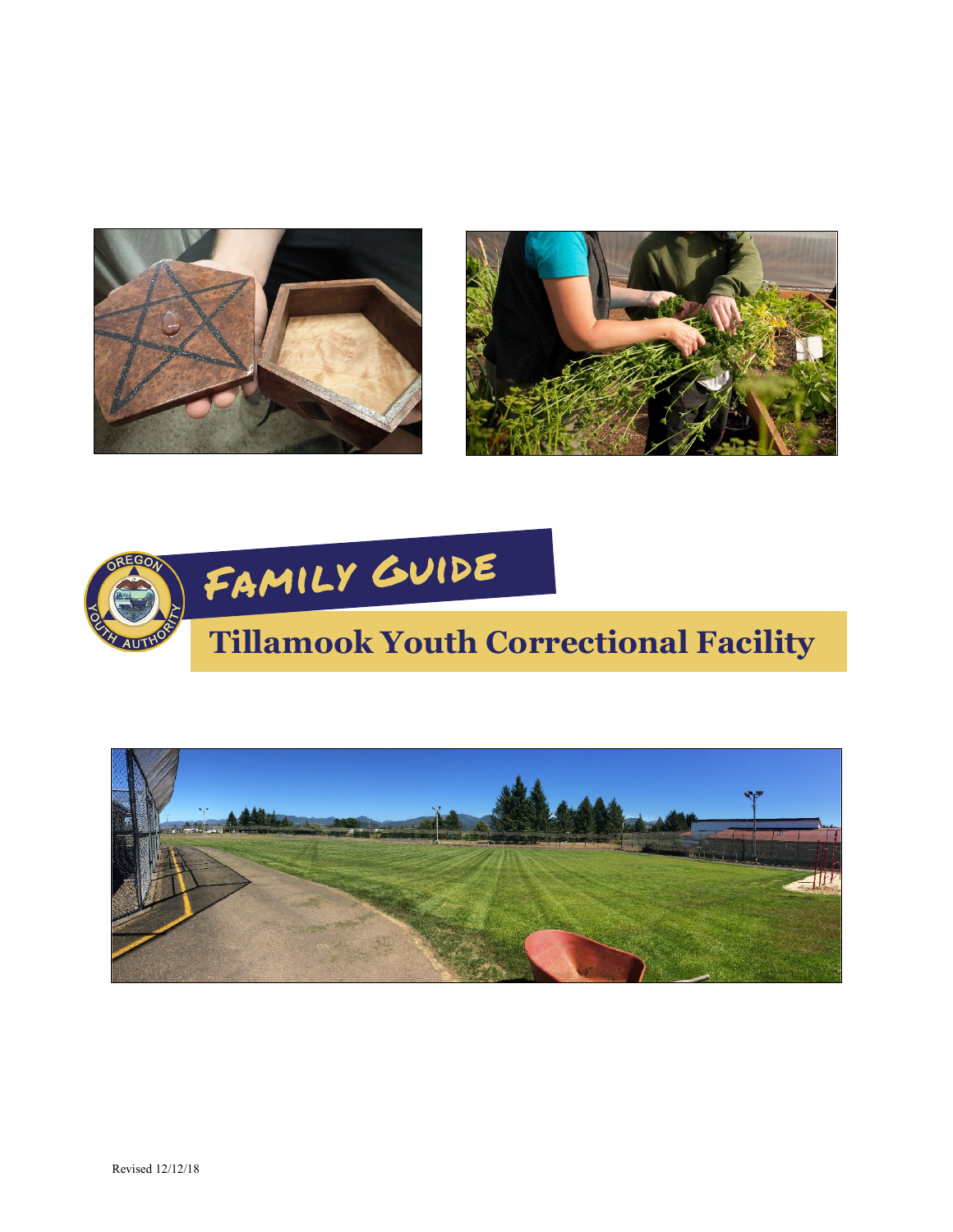## CONTACT US



## **Tillamook Youth Correctional Facility**

6700 Officer Row Tillamook, OR 97141

**Phone:** 503-842-2565 **Toll-free phone:** 1-888-870-8922

#### **Directions**

#### **From Portland**

- Head west on Hwy. 26 for about 20 miles.
- Merge onto Hwy. 6 West and go about 50 miles.
- Turn left onto Hwy. 101.
- Go through Tillamook on Hwy. 101.
- Turn left at the flashing light onto Long Prairie Road.
- Turn right onto Blimp Boulevard.
- Turn left onto Officer Row.
- Take a right into the driveway for Tillamook YCF.

#### **From Salem**

- Head west on Hwy. 22 for about 29 miles.
- Merge onto Hwy. 18 West and go about 4 miles.
- Turn right to get back onto Hwy. 22 West and go about 25 miles.
- Turn right onto Hwy. 101 North and go about 17 miles.
- Turn right at the flashing light onto Long Prairie Road.
- Turn right onto Blimp Boulevard.
- Turn left onto Officer Row.
- Take a right into the driveway for Tillamook YCF.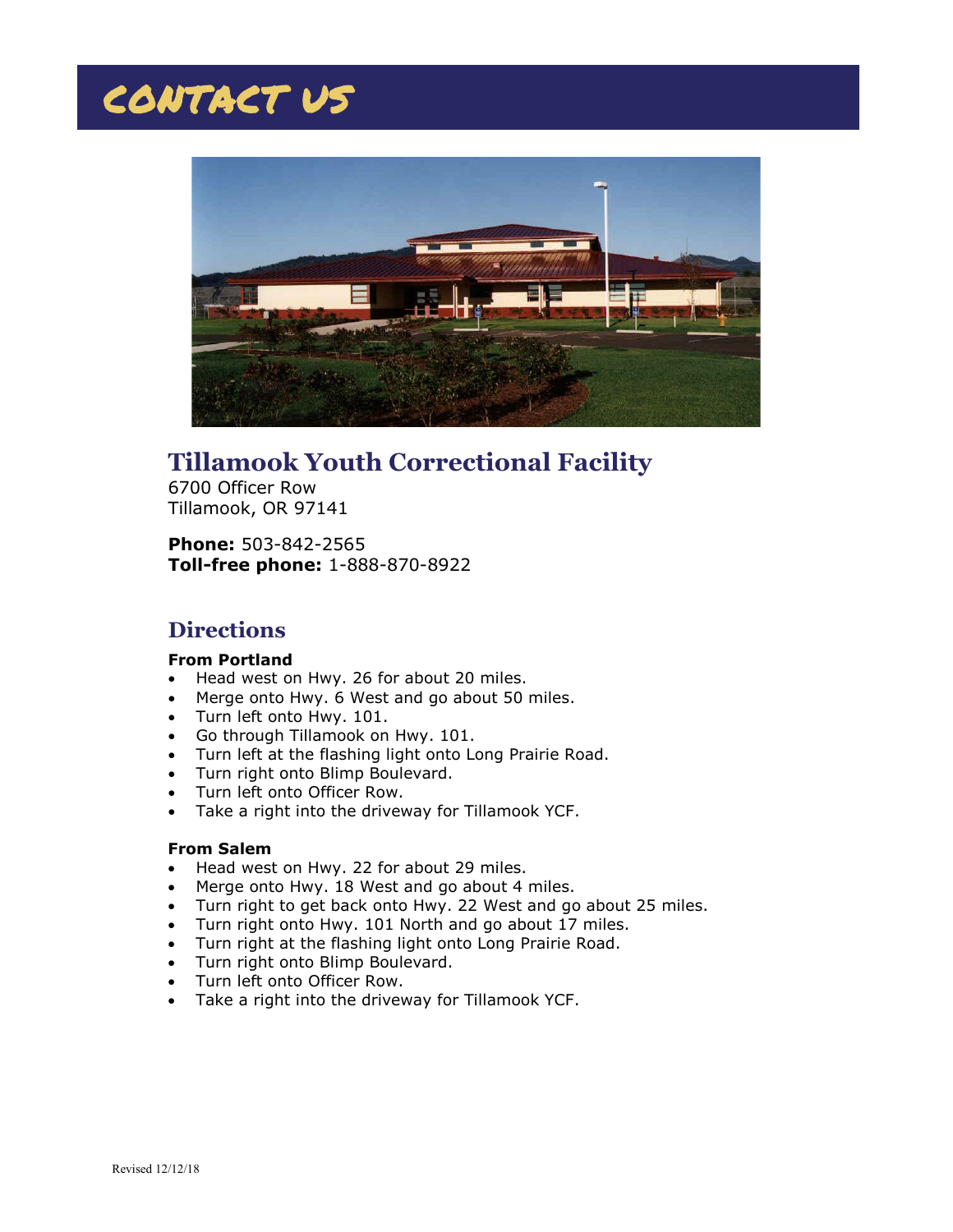# ABOUT US





#### **General Information**

Tillamook Youth Correctional Facility (TYCF) has two living units: Orca and Trask. Each unit operates independently and provides treatment. The units are dorm-like with a sleeping area and a dayroom. Our facility also has an accredited school, Trask River High School, with opportunities to earn a high school diploma and take college courses. We also have vocational training programs, an accredited Master Gardener program, a gym, an outdoor recreational area, a medical clinic, and mental health services.

Each unit is assigned a Living Unit Manager and Case Coordinator who oversee the youth's program while at TYCF. The Case Coordinator is the contact person for family members. Group Life Coordinators are staff in our living units who oversee youths' day-to-day activities.

#### **Treatment Programs**

All youth will be given the opportunity to participate in treatment groups to give them the knowledge and skills to be successful when they return to their communities. Most of the youth at Tillamook YCF have court orders saying that they must complete treatment. Individual case plans are developed for each youth shortly after they are admitted to Tillamook YCF, and these include their required treatment groups. Treatment is an important part of our work to rehabilitate youth and make sure they have a low risk of committing new crimes in the future.

Our facility offers Sex Offender Treatment Group, Social Skills Group, Aggression Replacement Training, Cognitive Restructuring, Community Groups, and an Addictions Group. We also have Qualified Mental Health Professionals who provide individual counseling and a psychiatrist who sees the youth as needed.